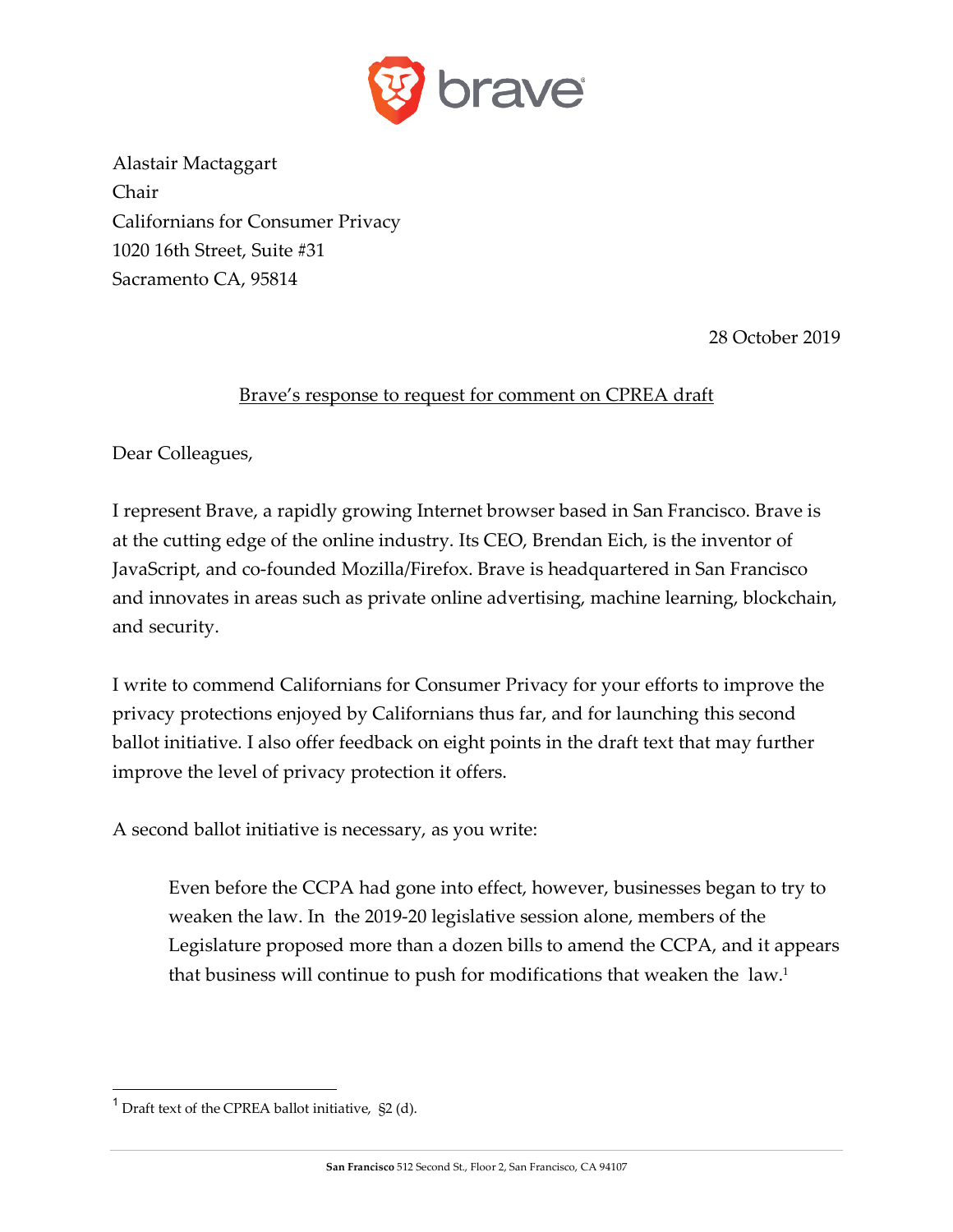

It is no surprise that 88% of Californians say they will vote in favor of your second ballot initiative, and that only 4% say they will vote to oppose it. Brave joins with Californians in supporting this measure.

This draft CPREA has the potential to apply the Fair Information Practice Principles, originally devised in the United States in 1973, to bear on all Californians. Doing so will be a significant advance. Brave believes these principles to be essential, and commends the provisions for data minimization, purpose specification, security, transparency, accuracy, accountability in §3.

The draft CPREA also introduces a legal definition of "cross-context behavioral advertising" in §13(f). This is a critically important development, and recognizes the interests and importance of the direct relationship between publishers and their audiences.

I also write to highlight several points of concern in the draft text.

**1. Personal information:** The definition of "personal information" in §1798.140 (v) appears to be as broad as that in the GDPR, but with a proviso that it does not include publicly available information. In our view, the definition of personal information should be identical to the definition of "personal data" in EU data protection law, in the interest of interoperability.

AB-874, signed into law by Governor Newsom on 13 October, appears to provide a way forward. Per AB-874, personal information continues to not include "publicly available" information. The definition of publicly available in Governor Newsom's proposed regulations is limited to "information that is lawfully made available from federal, state, or local government records."2 CPREA §1798.140 (v) (2) should adopt this definition.

**2. Legal bases:** We regret that CPREA does not require a legal basis as a condition for the processing of personal information. Brave's view is that legal bases, such as consent, contract, and legitimate interest, would enhance the standard of privacy for

 $2$  §1798.140 (O)(1)(K)(2).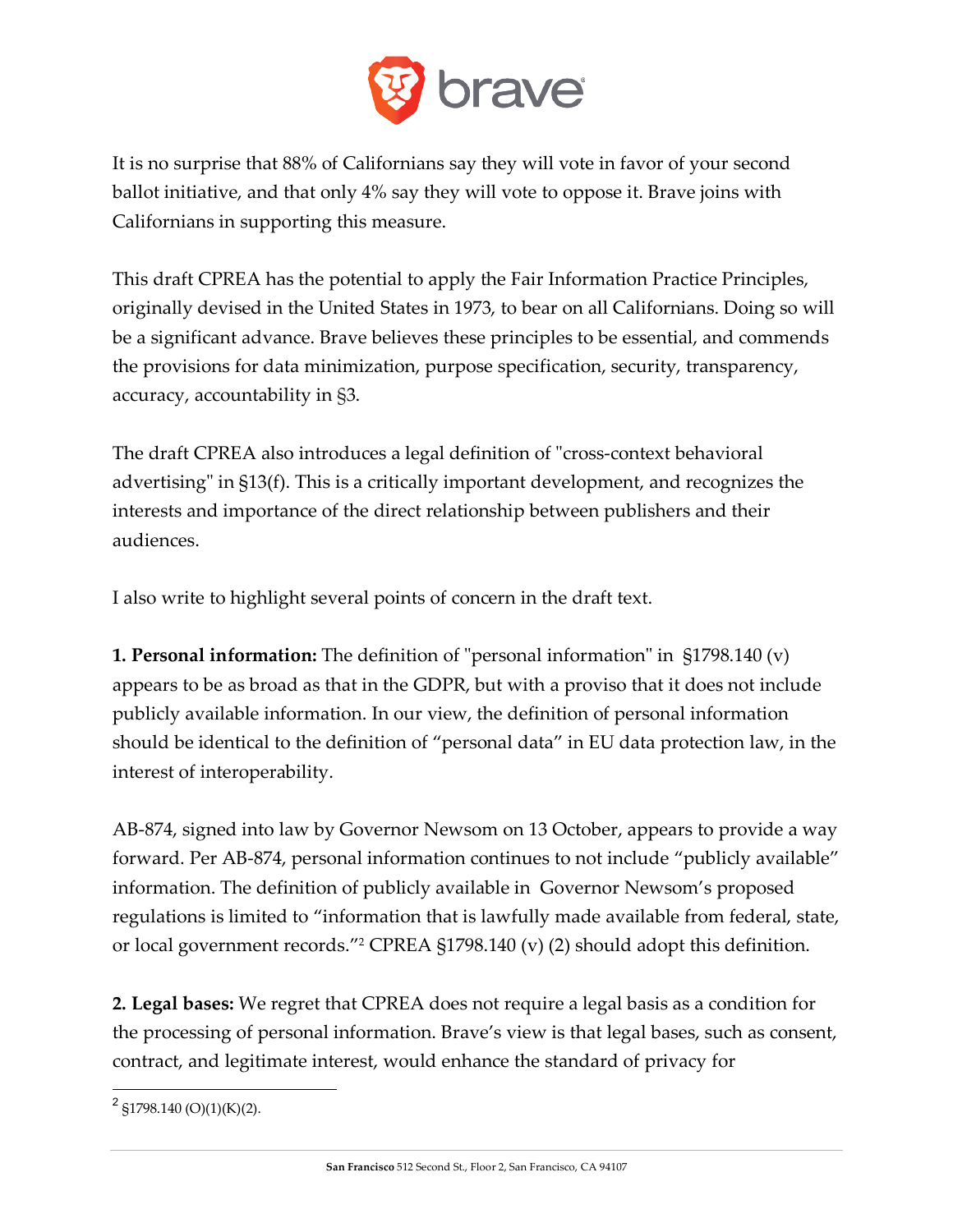

Californians. Moreover, introducing the concept of a legal basis to CPREA would give effect to purpose specification.

Purpose specification, provided for in CPREA §3 (B) (2), has the potential to stop the internal data free-for-all within Big Tech companies, in which Californians' personal information are used across purposes, and across lines of business, to create cascading monopolies. The current cross-use of data forecloses new entrants and limits innovation and choice in the market.3

**3. The scope of a purpose:** It is important to define the scope of a processing purpose, so that the boundaries between the permissible use of Californians' personal information and other uses are easily understood. Omitting such a definition may render the concept of a purpose meaningless, because a business would be able to undermine a Californian's privacy rights by framing their purposes in open-ended language at the time of collection, thereby side stepping the requirements you propose in several sections, for example in  $\S1798.100$  (a) (b) (c) (d) (e), and  $\S1798.110$  (a)(3), and  $(5)$ ,  $\S1798.110(6)(c)(3)$ , etc. In short, the lack of a defined scope of a purpose has the potential to undermine the objectives of CPREA.

We therefore urge you to consider remedying this omission. European regulators have grappled with the question of how the scope of a purpose should be defined, and determined that purposes must be specific enough to prevent "unanticipated use of personal data by the controller or by third parties and in loss of data subject control".4 Elsewhere, they note "if a purpose is sufficiently specific and clear, individuals will know what to expect: the way data are processed will be predictable".5 This is a sound basis for defining the scope of a purpose.

 <sup>3</sup> Brave to Federal Trade Commission, "Docket FTC-2018-0100: Hearing 6 on Competition and Consumer Protection in the 21st Century", 7 January 2019 (URL: https://brave.com/brave-ftc-jan-2019/).

<sup>&</sup>lt;sup>4</sup> "Guidelines on consent under Regulation 2016/679", European Data Protection Board, 10 April 2018, p. 12.

<sup>5</sup> "Opinion 03/2013 on purpose limitation", Article 29 Working Party, 2 April 2013, p. 13.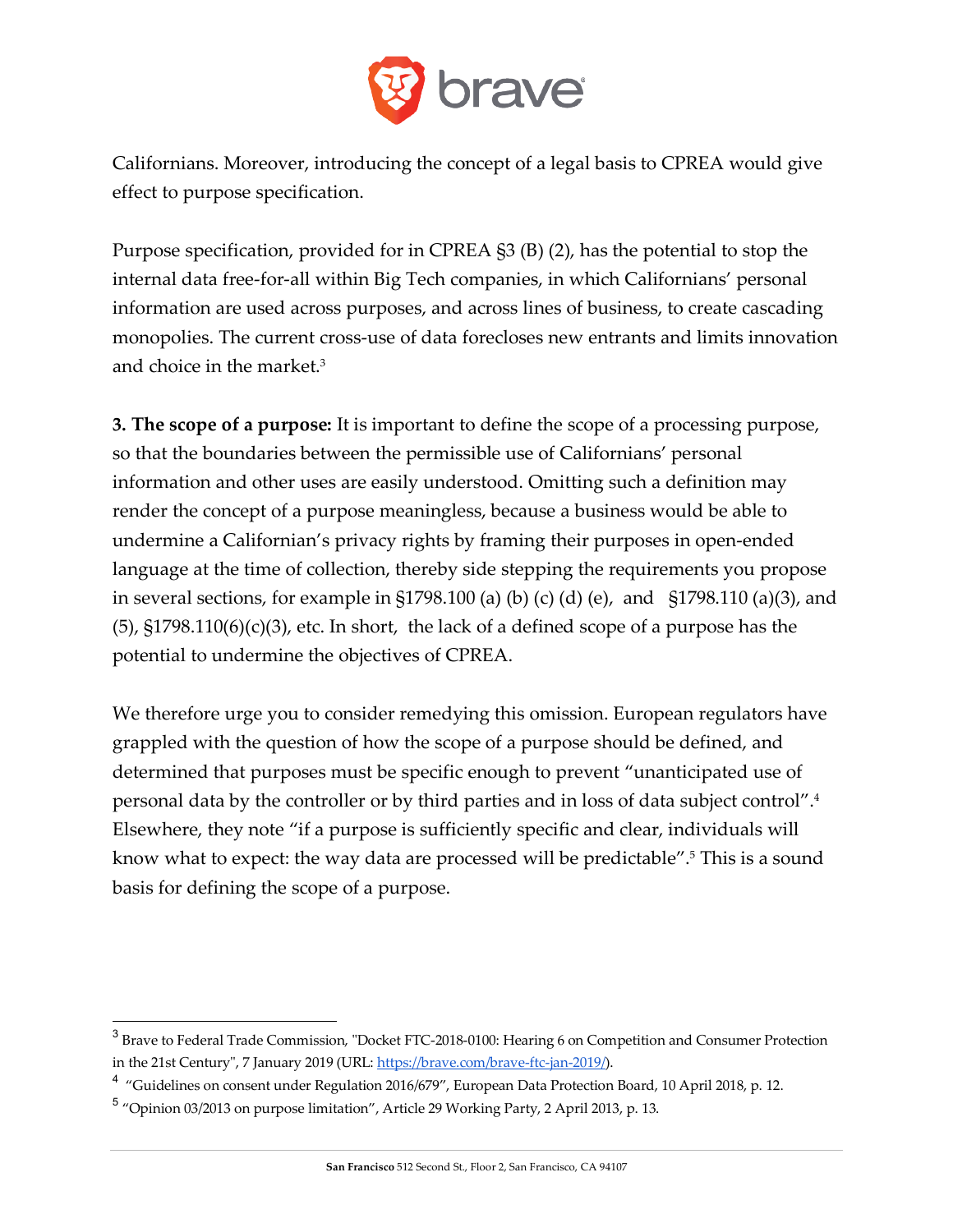

**4. Notification:** We are concerned that §4(b) may allow a third party to satisfy the requirement to notify simply by putting a notice on its own website, which may be a venue that no Californian ever visits.

**5. Proportionality:** We commend your provision in §13(d)(1)(A) and (B) that the requirements apply to businesses generating \$25M+ revenue, or processing 100,000+ people's data. This frees small businesses from regulatory burden. We suggest that CPREA should also take a risk based approach that targets big companies that create big risks with more aggressive scrutiny and enforcement. The Indian Data Protection Bill, for example, proposes the concept of "significant data fiduciaries" based on the volume and sensitivity of the personal data they process, financial turnover, risk of processing, novelty of the technology involved, and "any other factor relevant in causing harm to any data principal as a consequence of such processing".6 The entities are held to a higher standard of scrutiny and enforcement. The GDPR adopts a riskbased approach, incentivizing enforcers to focus their efforts on actors that create the most risk to the data rights of individuals, and relieving businesses that create little or no risk of greater regulatory burdens (such as the requirement for "prior engagement" with regulators, for example).

**6. De-identification:** We are concerned that §20(2) may provide for the gradual erosion of the standard of what "deidentified" means. We suggest that a provision be added to guarantee that any future standard is at least as robust as the standard it replaces.

 $\S13(k)(B)$  provides that a business commits to not "attempt[ing] to reidentify the information, except as necessary to ensure compliance with this subdivision". This appears to mean that de-identified data be re-identified when required by a business, and may lower the standard of what deidentified is intended to mean.

**7. Opt-out personal information as a privacy concern:** §13(ad)(2)(b) exempts the sharing of personal information to communicate opt-outs from being covered by "sale". We are concerned that this may not adequately protect Californians' privacy. For example, acute privacy concerns arise from a system that operates by creating a unique

 $6$  Indian Data Protection Bill 2018, section 38 (1).